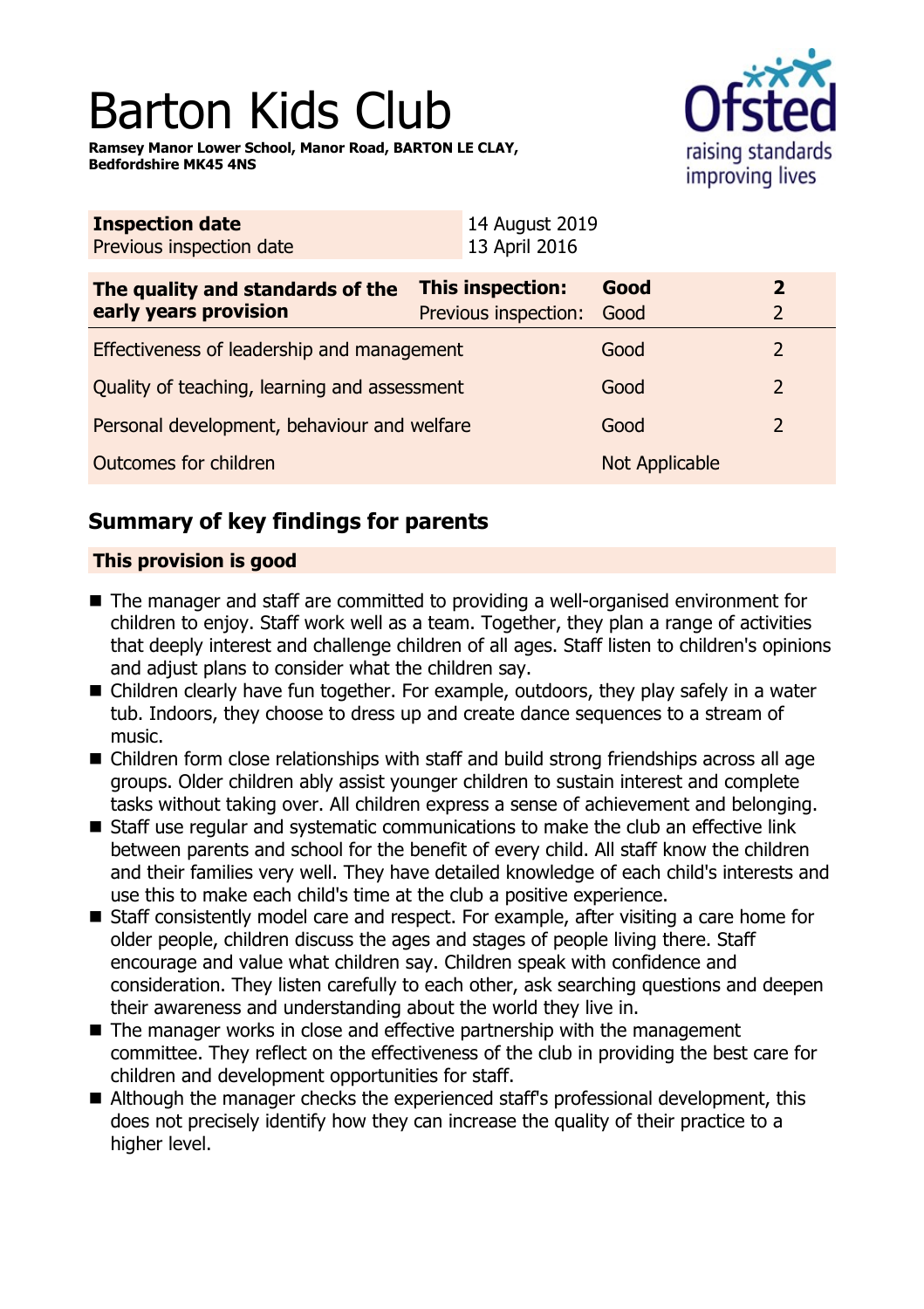## **What the setting needs to do to improve further**

#### **To further improve the quality of the early years provision the provider should:**

■ use rigorous evaluation that identifies highly professional development opportunities to strengthen staff practice, increasing the potential to drive the good-quality provision even higher.

#### **Inspection activities**

- $\blacksquare$  The inspector observed activities indoors and outdoors, and conducted a joint observation with the manager.
- $\blacksquare$  The inspector held meetings with the manager and spoke with staff and children at appropriate times throughout the inspection.
- $\blacksquare$  The inspector looked at a range of documentation, including the club's risk assessments and safety records.
- $\blacksquare$  The inspector checked evidence of the suitability and qualifications of staff. She discussed the club's self-evaluation.
- $\blacksquare$  The inspector spoke with a number of parents during the inspection and took account of their views.

#### **Inspector**

Liz Kissane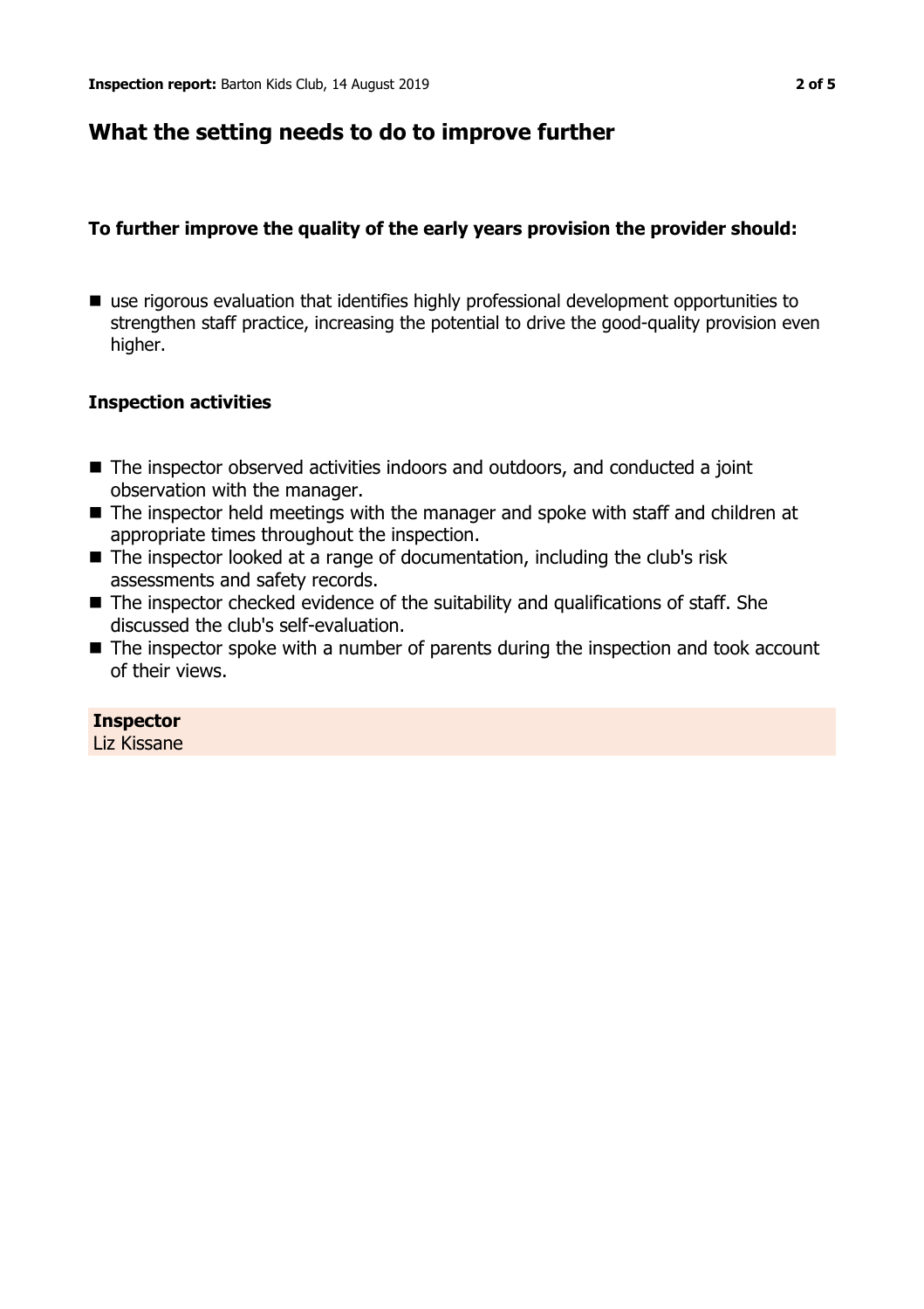## **Inspection findings**

#### **Effectiveness of leadership and management is good**

Arrangements for safeguarding are effective. All staff understand their responsibilities in relation to child protection issues very well. They know how to report any concerns about a child's welfare to the relevant professionals. Staff receive regular training to meet the club's high standards. All staff receive a thorough induction and are vetted closely to confirm their suitability to work with children. The manager carries out detailed observations and supervision of staff to review the effectiveness of staff training. Following training on planning activities, staff now use children's interests, curiosity and inquisitiveness to adjust plans immediately. Following recent evaluation of the storage of resources, staff have reorganised their systems so that popular resources are easily accessible to children. All activities and visits are stringently risk assessed to ensure children are safe.

#### **Quality of teaching, learning and assessment is good**

Children choose from a range of well-planned activities, or can devise their own. At the 'creation table' they use a wide variety of natural and manufactured materials to make models of their own choice. Some create works of art while others create practical objects, such as a funnel. Young children learn to safely use cutting tools. Children explain how they made a very large model of a robot, choosing boxes for the different body parts. After painting the boxes, they describe how they worked with precision and concentration to adjust the strings that made the moveable joints work. Older children work with younger children, modelling how to carefully measure out and adjust ingredients to make dough. They discuss the different textures and the changes in the materials as they add water and colouring. Children mix and knead until they have a smooth elastic dough. They play for a long time with the dough, pulling and stretching it, and finding the task physically and mentally soothing.

#### **Personal development, behaviour and welfare are good**

Children behave very well. They are involved in decision-making and as a result, understand the rules of the club. Children have a wealth of opportunities for fresh air and exercise in the extensive school grounds. They enjoy all types of games and use climbing equipment competently. Staff discuss the reasons for boundaries to ensure children stay safe. Children learn about healthy lifestyles. All snacks and teatime menus are nutritious and well balanced. Children can choose to have a rest with a book in the 'book tent'. Parents lavish high praise on the staff for the range of activities they provide and the care they give their children. They say they see the club as an 'extension of their family'.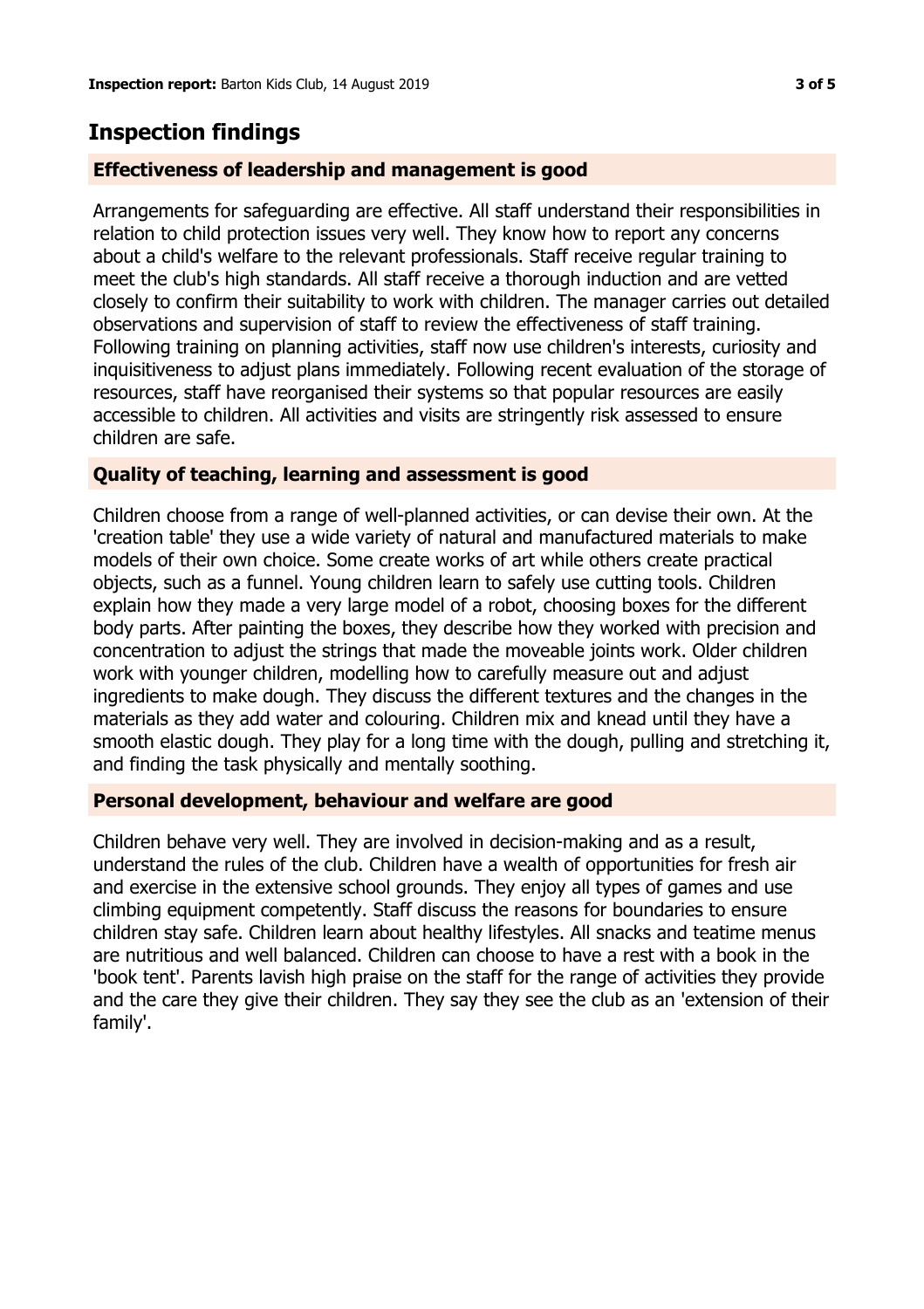### **Setting details**

| Unique reference number                             | 219233                                                                               |  |
|-----------------------------------------------------|--------------------------------------------------------------------------------------|--|
| <b>Local authority</b>                              | Central Bedfordshire                                                                 |  |
| <b>Inspection number</b>                            | 10072574                                                                             |  |
| <b>Type of provision</b>                            | Childcare on non-domestic premises                                                   |  |
| <b>Registers</b>                                    | Early Years Register, Compulsory Childcare<br>Register, Voluntary Childcare Register |  |
| Day care type                                       | Out-of-school day care                                                               |  |
| Age range of children                               | $4 - 11$                                                                             |  |
| <b>Total number of places</b>                       | 38                                                                                   |  |
| Number of children on roll                          | 97                                                                                   |  |
| Name of registered person                           | Barton Kids Club Committee                                                           |  |
| <b>Registered person unique</b><br>reference number | RP518987                                                                             |  |
| <b>Date of previous inspection</b>                  | 13 April 2016                                                                        |  |
| <b>Telephone number</b>                             | 01582 881318                                                                         |  |

Barton Kids Club registered in 1994. The club employs nine members of childcare staff, most of whom hold appropriate early years qualifications at level 2 or level 3. The club is open from Monday to Friday during school term times. Sessions are from 8am until 8.45am, and from 3.15pm until 6pm. There is also a holiday club which runs during the summer and Easter holidays, with sessions from 8am until 6pm.

This inspection was carried out by Ofsted under sections 49 and 50 of the Childcare Act 2006 on the quality and standards of provision that is registered on the Early Years Register. The registered person must ensure that this provision complies with the statutory framework for children's learning, development and care, known as the early years foundation stage.

Any complaints about the inspection or the report should be made following the procedures set out in the guidance Complaints procedure: raising concerns and making complaints about Ofsted, which is available from Ofsted's website: www.ofsted.gov.uk. If you would like Ofsted to send you a copy of the guidance, please telephone 0300 123 4234, or email [enquiries@ofsted.gov.uk.](mailto:enquiries@ofsted.gov.uk)